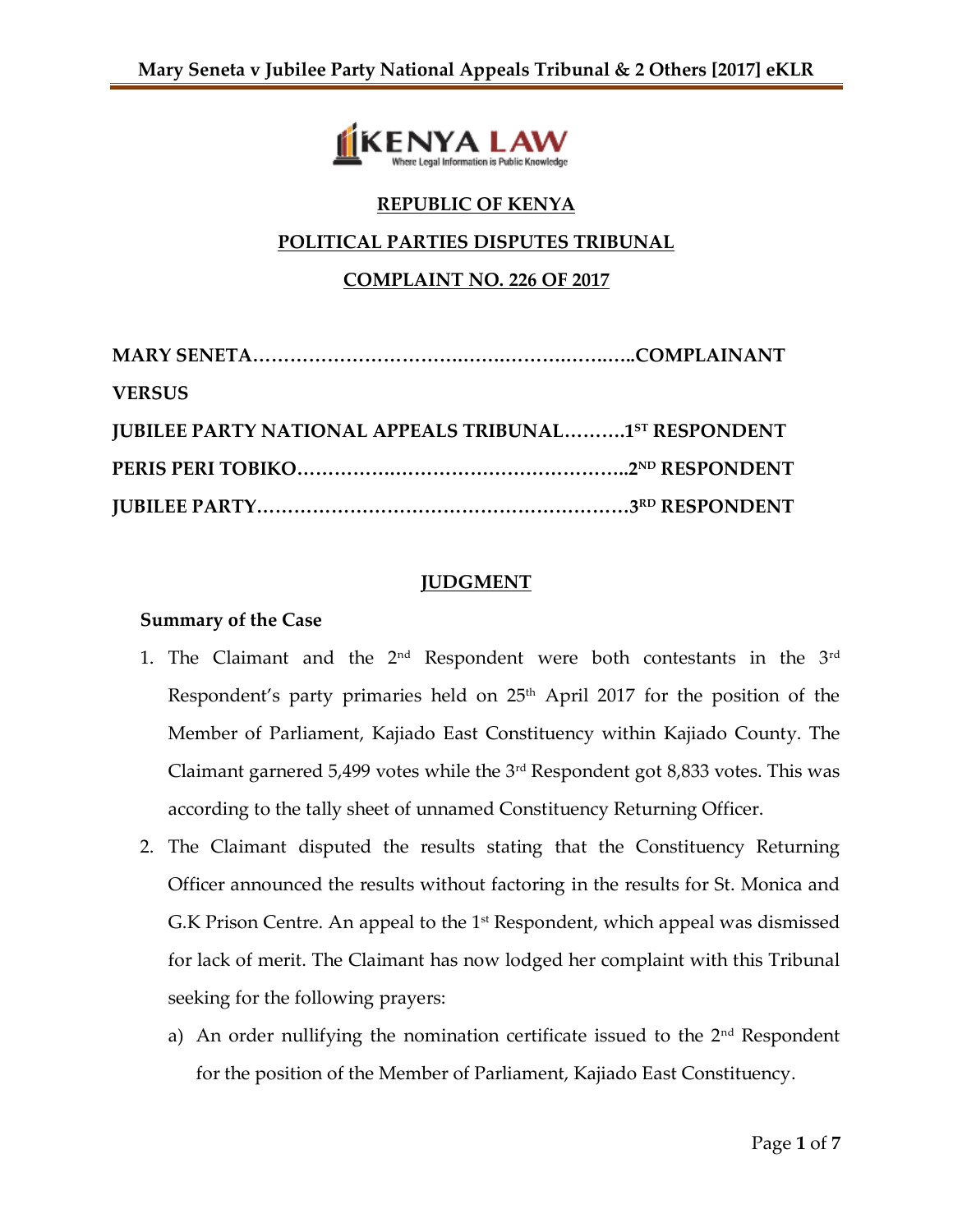- b) An order for the re-tallying of all form 3 in all the polling stations for the position of the Member of Parliament, Kajiado East Constituency.
- c) A declaration that the Claimant as the valid  $3<sup>rd</sup>$  Respondent's nominee for the position of the Member of Parliament, Kajiado East Constituency.
- 3. In reply, the 2<sup>nd</sup> Respondent opposed the Claimant's complaint stating that the problem was with the results of G.K Prison and not St. Monica polling station since the results of the former were not availed by the presiding officers. The 2<sup>nd</sup> Respondent explained that St. Monica polling station had two streams where the Claimant garnered 222 and 240 votes while the 2nd Respondent got 288 and 246. The 2nd Respondent therefore implored this Tribunal to dismiss the Claimant's complaint forthwith.

#### **Issues for Determination**

4. The primary issue for determination is whether the 3 rd Respondent's nominations for the position of the Member of Parliament, Kajiado East Constituency was free, fair and credible.

#### **Analysis**

- 5. The requirement for free and fair elections is one of the general principles undergirding Kenya's electoral processes. For an election exercise to be said to have been free and fair, according to *Article 81* of the *Constitution of Kenya, 2010,* the following conditions must be met. They include allowing voting through secret balloting, freedom from violence, intimidation and improper influence or corruption, elections being conducted transparently by an independent body and administered in an impartial, neutral, efficient, accurate and accountable manner.
- 6. These requirements also underlie the citizens' rights and freedoms contained in *Article 38* of the *Constitution of Kenya, 2010,* and as such, are binding on political parties' nomination processes. *Article 38* guarantees the right of every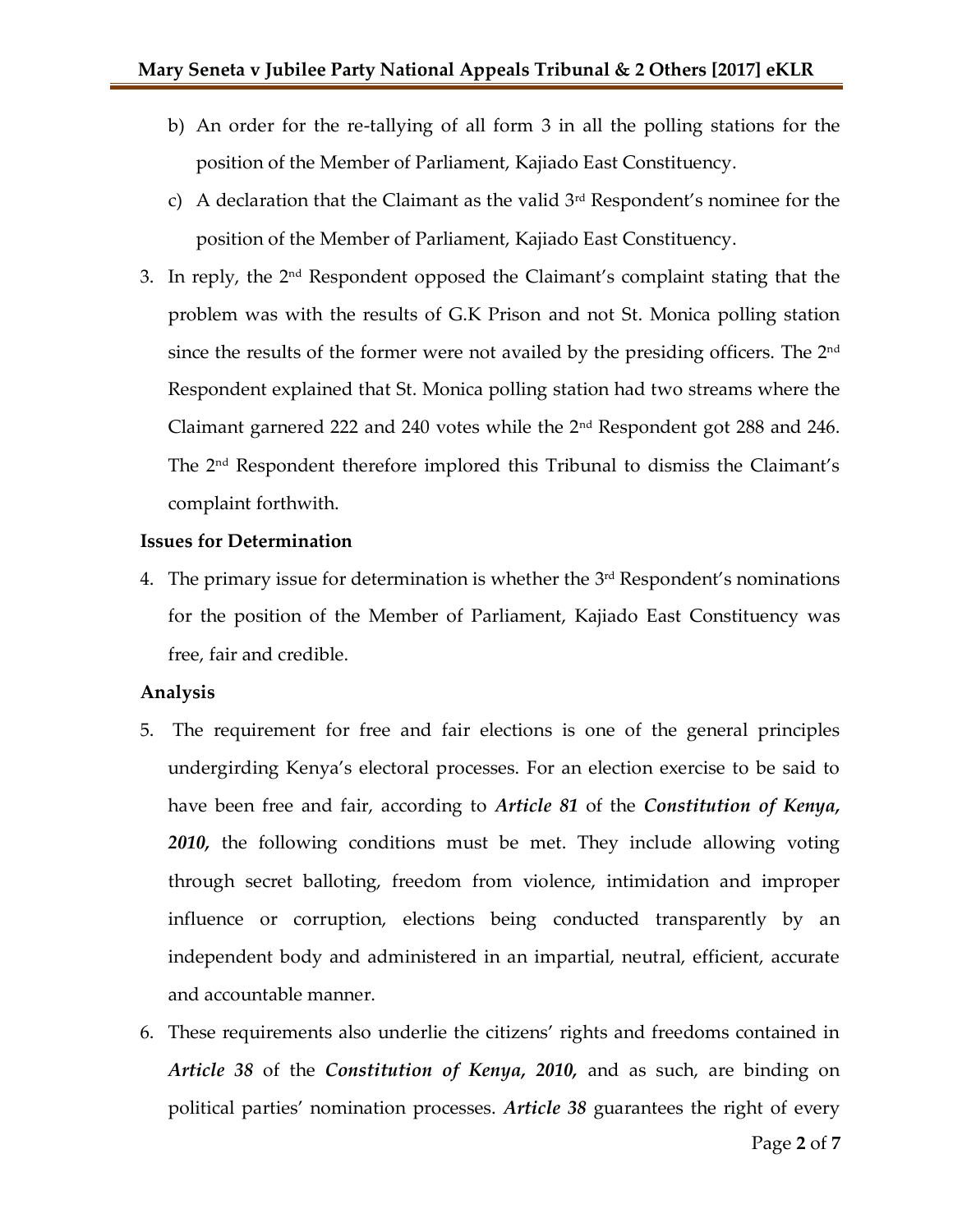citizen to make political choices, which includes the rights to form and participate in the activities of a political party. In this regard, one has the right to take part in a free, fair and regular elections based on universal suffrage and the free expression of will to vie for any office of any political party to which such a person is a member.

- 7. To this end, *Article 91 (1) (d)* of the Constitution specifically obligates political parties in Kenya to abide by the democratic principles of good governance, promote and practice democracy through regular, fair and free elections within the party. To fulfil these constitutional requirements, *section 9* of the *Political Parties Act, 2011* read together with the *Second Schedule* of the same sets out the key issues that must be contained in the constitutions of all duly registered political parties in Kenya.
- 8. The relevant issue for our purposes in the matter is the rule that a political party constitution must establish guidelines for, among other things, the nomination of candidates for elections.
- 9. The 3 rd Respondent's nomination rules also guarantee the rights and freedoms of their members to free, fair and credible elections. As a political party that is duly registered in Kenya, the 3<sup>rd</sup> Respondent owed to its members the obligation to conduct a free, fair and credible nomination process. This meant, among other things, that the exercise ought to have been free from violence, intimidation of voters or influence by corruption and accurate recording of the results of votes balloted by the Returning Officer.
- 10. The 3 rd Respondent's Regional Coordinator for Kajiado County swore affidavit stating that St Monica polling station had two streams each with its own presiding officer. However, only one of the presiding officers turned up with the results; the other one could not be traced and attempts to reach him on call were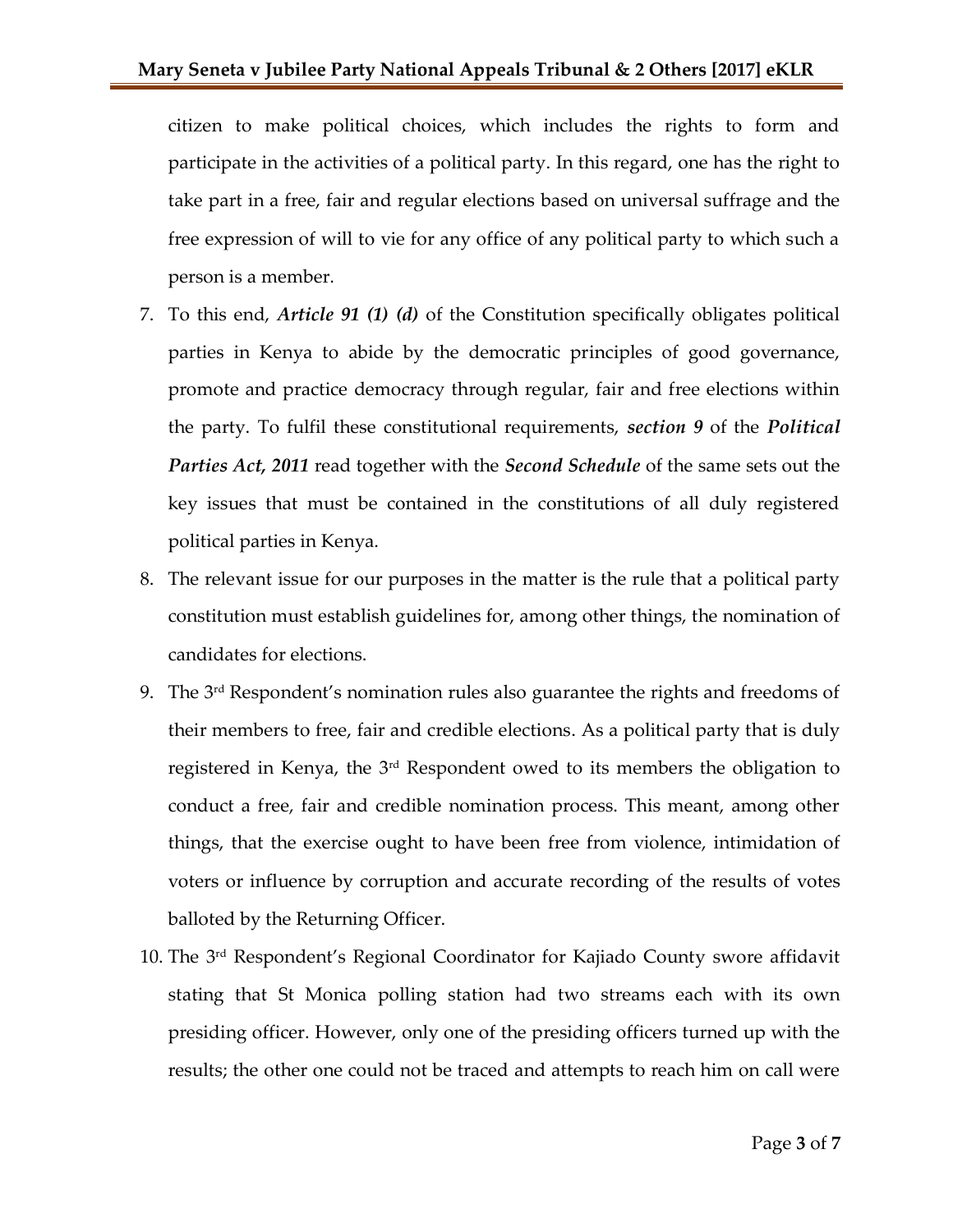all in vain. The Regional Coordinator also stated that the results for G.K Prison were never tallied.

- 11. Other individuals also swore affidavits citing incidences of irregularities with the nomination process. These were mismatch of photos of aspirants but which were resolved by their respective agents, a presiding officer was forced to go into hiding after receiving threats against his life and reported the same to the Kitengela Police Station. The 2<sup>nd</sup> Respondent's opened the ballot boxes and handed over the ballot papers to one of the presiding officers, intimidation and harassment by rowdy supporters of the aspirants.
- 12. As a Tribunal, we have noted that in spite of the above complaints, there was no evidence to show that the results, as recorded in the tally sheets, were tampered with. The only problem, which both the Claimant and  $2<sup>nd</sup>$  Respondent acknowledged, was with respect to St Monica and G.K Prison polling stations. As observed, only one of the presiding officers of St. Monica polling station turned up with the results; the other one could not be traced and the results for G.K Prison were also not tallied.
- 13. Despite this vital reality, the Claimant has prayed for an order requiring the retallying of all the Form 3s in all the polling stations for the position of the Member of Parliament, Kajiado East Constituency. This, in our view, is not tenable since the problem did not affect the entire Constituency but two polling stations, which the Claimant also recognised. The total votes garnered by the Claimant and the 2nd Respondent from one of the streams of the St. Monica polling station were 462 and 534 votes, respectively.
- 14. In the case of *Moses Masika Wetangula vs. Muskari Kombo & Another Civil Appeal No. 43 of 2013* the court observed as follows:

*It is an accepted fact that no human activity can be perfect. The conduct of an election is therefore no exception. That notwithstanding, however,*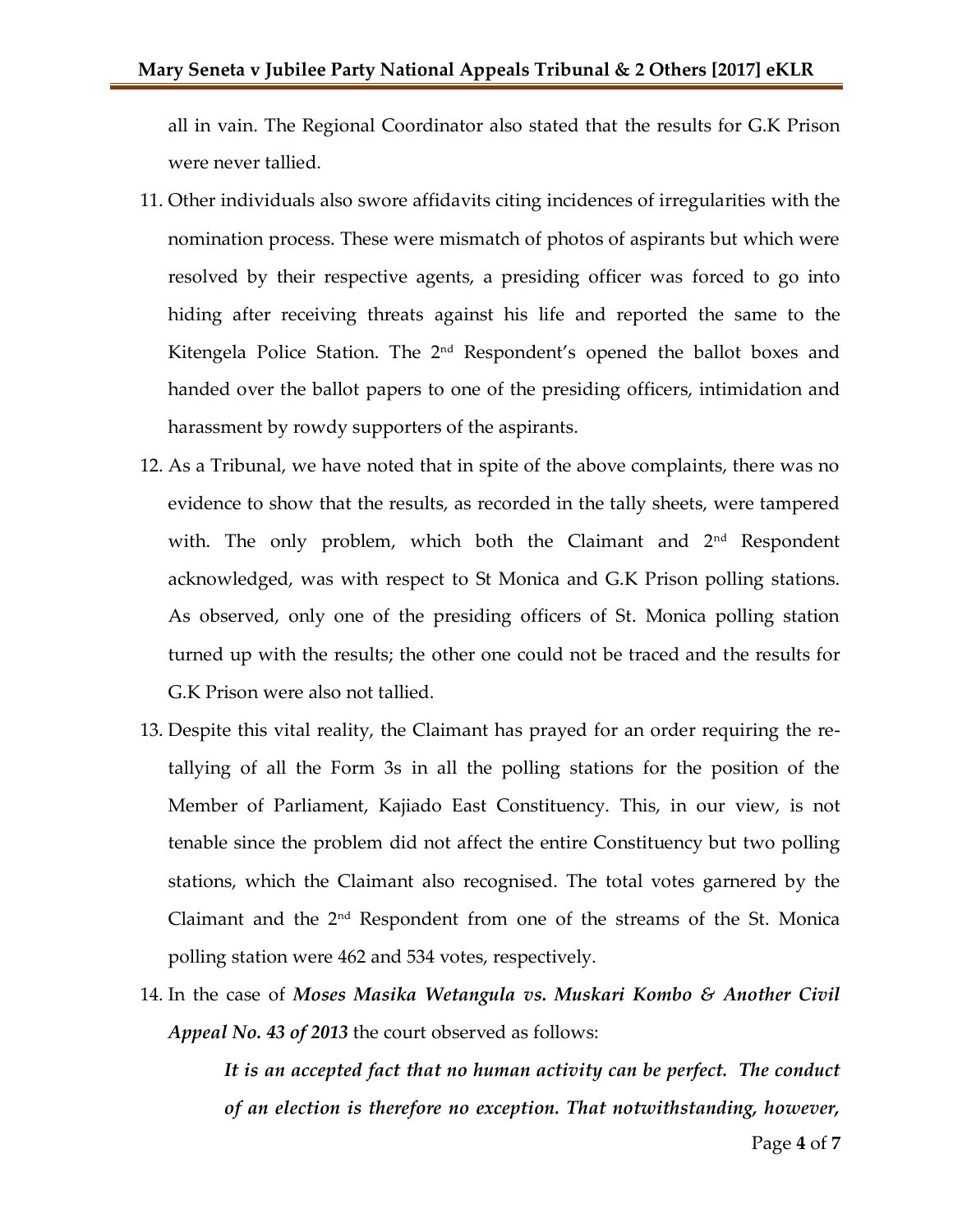*for an election to be valid, substantial compliance with the law governing that election is mandatory. For instance, no election can be valid if it is*  not based on the principle of universal suffrage; if it is not by secret *ballot; if it is not transparent and free from violence, intimidation, improper influence or corruption; and if it is not conducted by an independent body and administered in an impartial, neutral, efficient, accurate and accountable manner. No election can be valid if, whatever method of voting is employed, it is not "simple, accurate, verifiable, secure, accountable and transparent"; as well as if "appropriate structures and mechanisms to eliminate electoral malpractice are [not] put in place"; and the counting and collation of votes and announcement of the results are not open and accurate. What Section 83 of the Elections Act excuses are minor infractions of these principles or requirements that arise from inadvertent, not deliberate or negligent, human activities in the effectuation of these principles but do not affect the result of the election.*

- 15. Our reading of the foregoing has led us to conclusion that results of the G.K Prison polling as well as those of St Monica streams were not minor infractions. On the contrary, they were important in determining the  $3<sup>rd</sup>$  Respondent's nominee for the position of the Member of Parliament, Kajiado East Constituency and hence, ought to have been factored when tallying the final results for the said position.
- 16. Indeed, the 2nd Respondent was ahead of the Claimant with over 3,400 votes, nonetheless we cannot rule with certainty that the untallied votes cannot have impact on the overall outcome. The only way to find out the truth is by tallying all the untallied votes from these two stations: G.K Prison and St Monica polling stations.